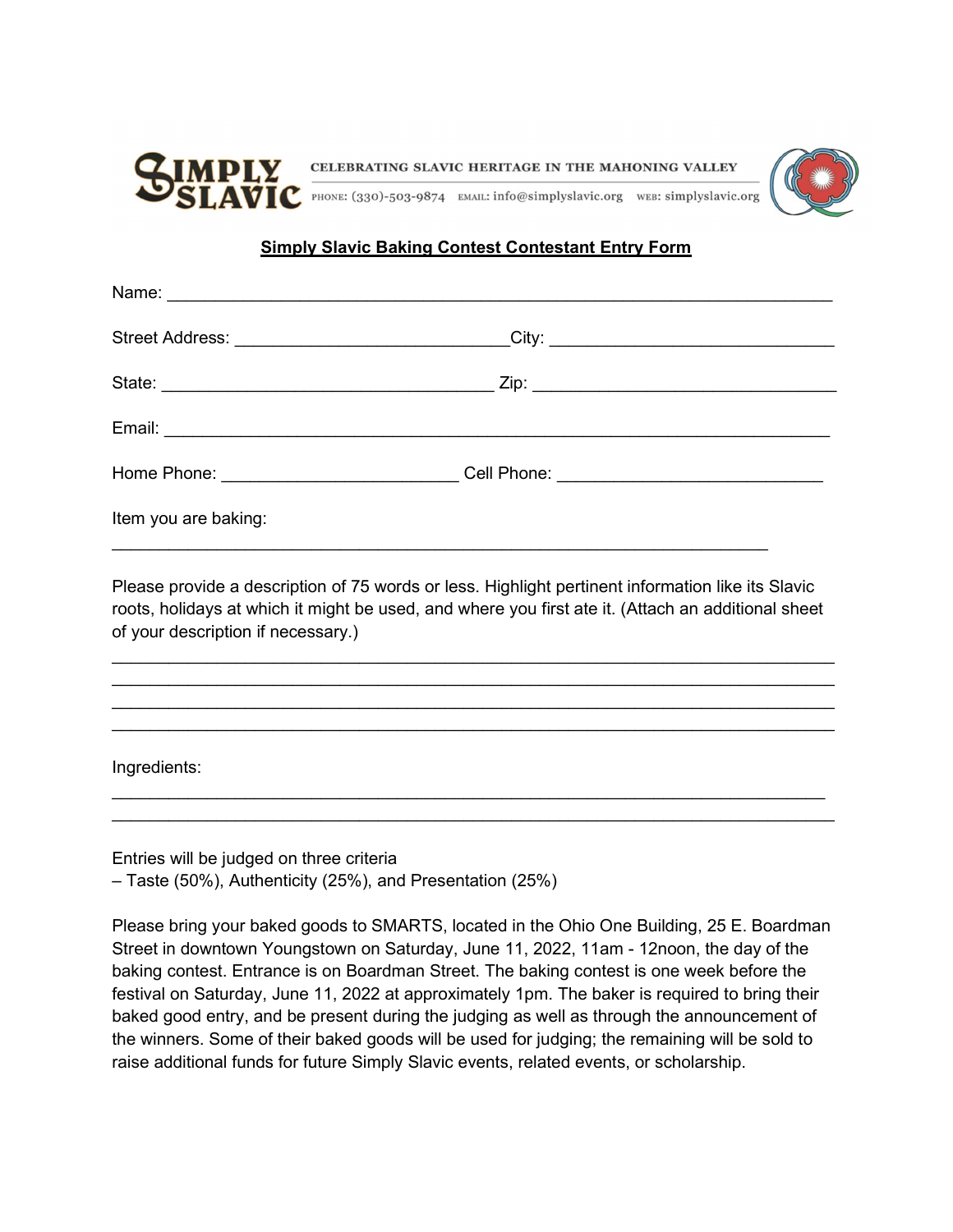Note: Entries must be from non-professionals. Professional is defined as a person who is paid or has been paid to cook or bake. Entries submitted by professionals will be disqualified.

Signature:

By signing and submitting an entry form to participate as a contestant in the Simply Slavic Baking Contest, you agree to the terms and contest rules of the Simply Slavic Baking Contest. And that you are NOT a professional baker.

Please send a copy of this entry form with a \$5 non-refundable entry fee check made payable to "Simply Slavic" to:

> Simply Slavic Baking Contest ℅ Daphne Carr 3804 Glenwood Ave Youngstown, OH 44511

You can also send your registration fee to Venmo or Paypal @daphnecarr

For questions or more information, please call Daphne Carr at 330-333-0708 or email bakingcontest@simplyslavic.org

Entries should be received no later than FRIDAY, June 3, 2022. Please read carefully all of the following pages of the rules of the Simply Slavic Baking Contest before submitting your entry form.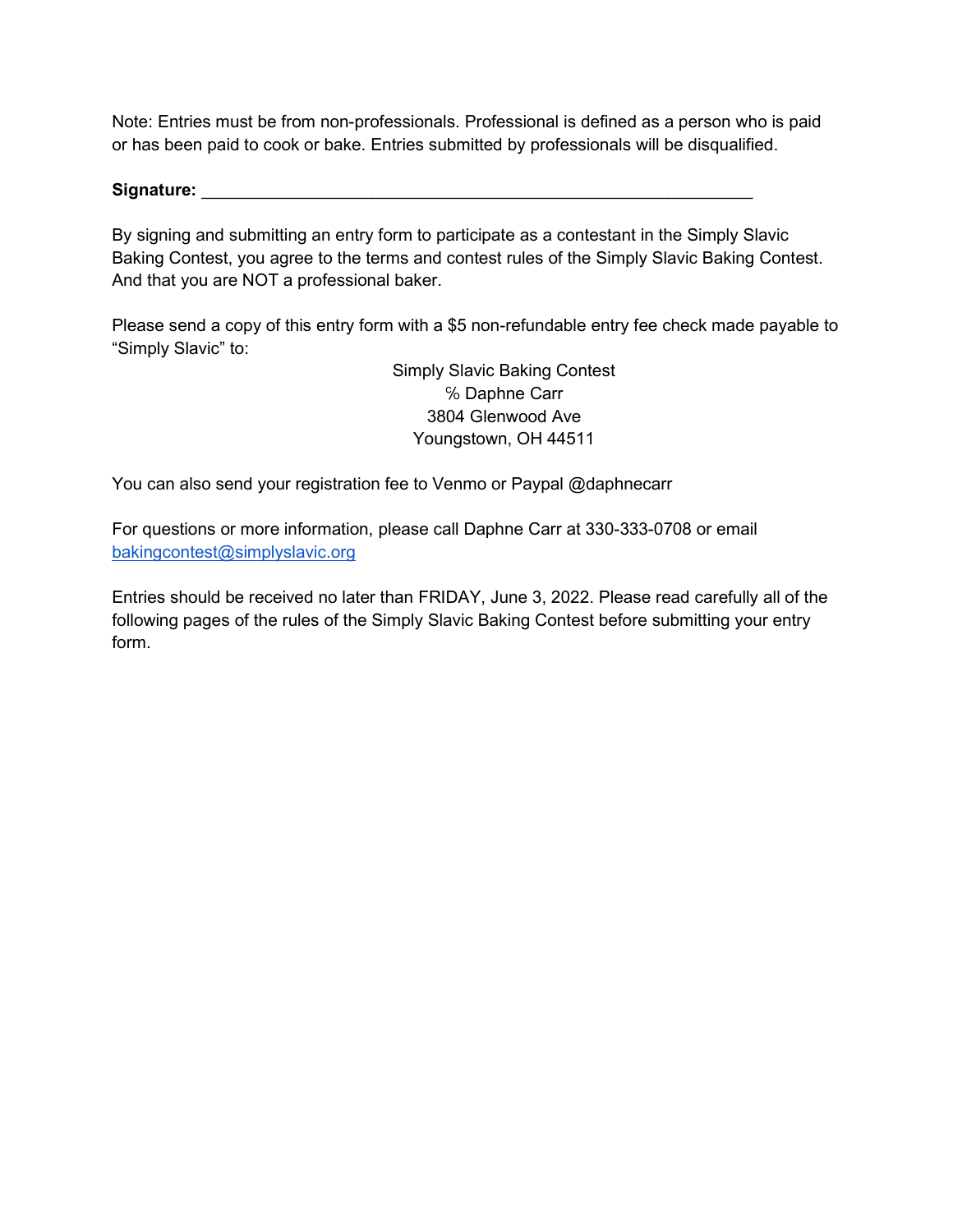# Highlights of Simply Slavic Baking Contest Rules

Deadline to accept entry applications is Friday, June 3, 2022.

Bakers should check their e-mails frequently for communication from the organizers of the Simply Slavic Baking Contest. If a baker does not have e-mail, other arrangements will be made by the organizers. Please notify the organizers at the time of submission of the application.

Entry fee is \$5 for anyone over 18, free for folks under 18, and is non-refundable. Entries must be from non-professionals. Baked goods will be accepted at SMARTS on Saturday, June 11, 11am - 12noon, the day of the baking contest. Judging begins at approximately 1pm at SMARTS.

There will be a maximum of ten (10) contest participants on a first-come basis. Presentation will be limited to what will be shown individually to the judges with their baked good. Bakers may bring special plates, silverware, napkins; but Simply Slavic and SMARTS staffs are not responsible for loss, theft, damage or breakage of these personal items. No baked goods can be submitted or will be accepted that have to be frozen, refrigerated, or heated. Entry will be presented to the judges at room temperature.

The baker is required to bring their baked good entry and be present during the judging as well as through the announcement of the winners. Some of their baked goods will be used for judging; and the remaining will be sold to raise additional funds for future Simply Slavic events, related events or scholarship. The First Place Winner will be given the opportunity to be a judge for the next year's baking contest.

The First, Second, and Third Place winners will be announced on Saturday, June 11; will have their pictures taken, and will be introduced to a large audience at the Simply Slavic event on Saturday, June 18, 2022 at approximately 4pm. Their likenesses will be displayed on the Simply Slavic web site and other media for publicity to promote the Simply Slavic event; or other similar cultural events. (Winners are asked to be present at the June 18 Festival if possible.)

By signing and submitting an entry form to participate as a contestant in the Simply Slavic Baking Contest, you agree to the terms and contest rules of the Simply Slavic baking contest. Please carefully read all of the pages of the rules of the Simply Slavic Baking Contest before submitting your entry form. Send a copy of the entry form with a \$5 non-refundable entry fee check made payable to "Simply Slavic" to:

> Simply Slavic Baking Contest ℅ Daphne Carr 3804 Glenwood Ave Youngstown, OH 44511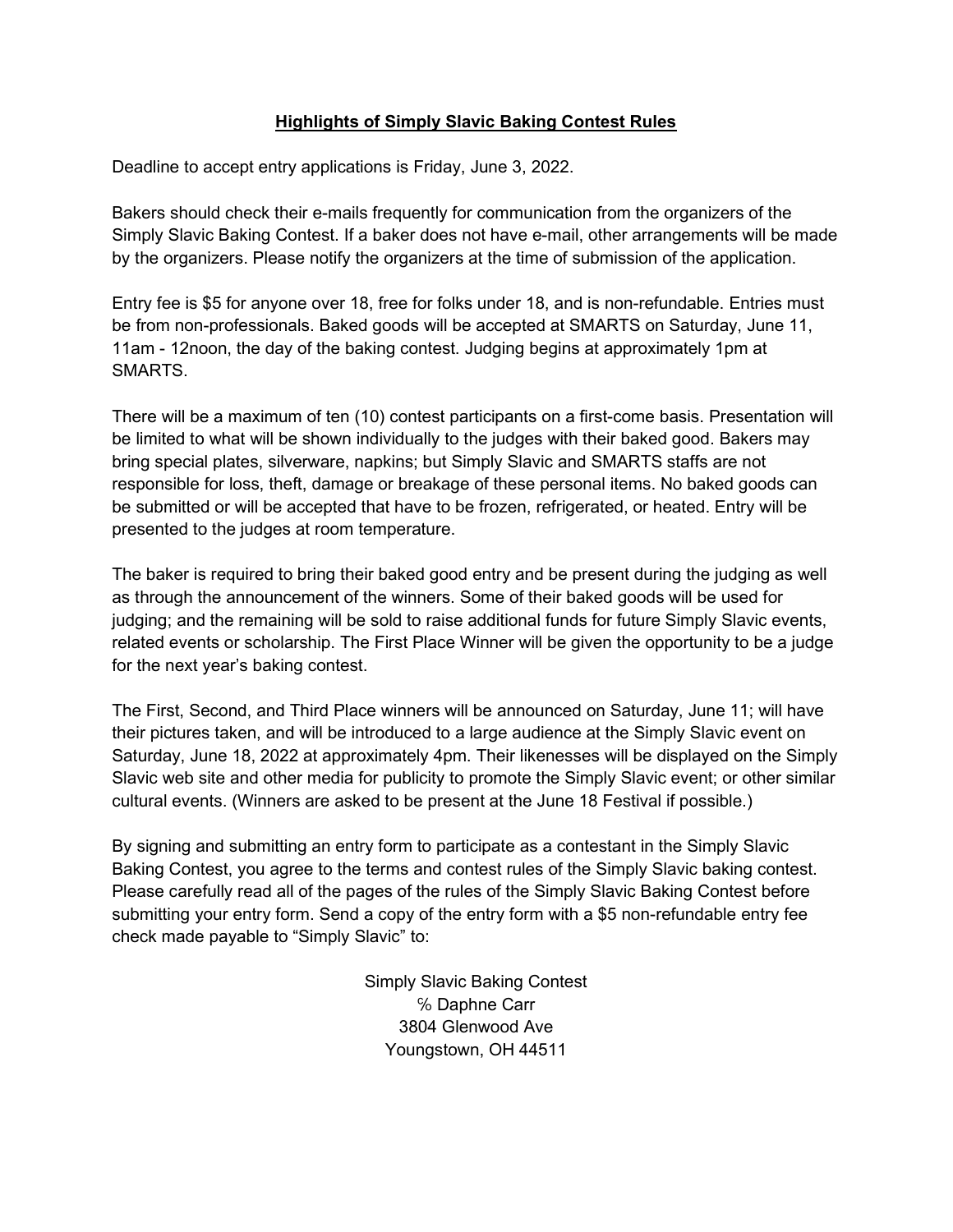## SLAVIC BAKING CONTEST OFFICIAL RULES

To enter into the contest, an entry form, a description of your recipe and its historical Slavic roots in 75 words or less, and a \$5 non-refundable entry fee (made payable to Simply Slavic) must be received by Friday, June 3, 2022.

The recipe needs to be for a baked good that would serve multiple guests (not an individual plated dessert), must be baked at some point during preparation and has Slavic origins. Only one entry per participant will be accepted.

Entries must be from non-professionals. Professional is defined as a person who is paid or has been paid to cook or bake. Entries that are submitted by professionals will be disqualified. There are no restrictions on participant's age, gender or nationality.

All participants are to bring their baked goods (ready to be judged) to the site of the Simply Slavic baking contest which is at SMARTS, located in the Ohio One Building, 25 E. Boardman Street in downtown Youngstown, on Saturday, June 11, 2022, 11am - 12noon, the day of the baking contest. If your entry is not present at the time of judging, your spot will be forfeited. Some of your baked goods will be used for judging. The remaining will be sold to raise additional funds for future Simply Slavic events, related events, or scholarships.

Bakers may create a small presentation set up for their baked good, no more than 2 feet x 2 feet in table space. Bakers should remain on hand to watch their set ups, and will have any materials (dishes, table settings, etc) returned upon conclusion of the contest.

#### JUDGING:

Judges will be professional bakers, community members, or leaders from businesses throughout the Mahoning Valley. Judging will occur on Saturday, June 11, 2022 at approximately 1pm, one week before the Simply Slavic Festival.

Entries will be judged on three criteria – Taste (50%), Authenticity (25%), and Presentation (25%). Decision of the judge(s) is final. Copies of the judging sheets (with any comments) will not be distributed to the contestants after the event.

#### PRIZES:

Prizes will be awarded for first, second and third place. Winners will be announced at the Judging Event at the Simply Slavic Baking Contest on Saturday, June 11, 2022 by 4pm and then will introduced at the Festival on Saturday, June 18, 2022, at approximately 4pm. Winners are asked to be present at the June 18 festival, if possible.

The Simply Slavic Festival organizing committee reserves the right to substitute a prize of equal or greater value at its discretion. By participating, a winner grants Simply Slavic and its affiliated sponsors the right to use the winner's name, picture, biographical information and written submissions or oral statements, for advertising and promotional purposes without additional compensation unless required by law.

### RESTRICTIONS:

Participants may only enter one item and must be present at the baking contest – during judging through to the announcement of the First, Second and Third Place winners. There will be a maximum of 10 contest participants on a first-come basis.No baked goods can be submitted, or will be accepted, that have to be frozen, refrigerated or heated. Entry will be presented to the judges at room temperature.